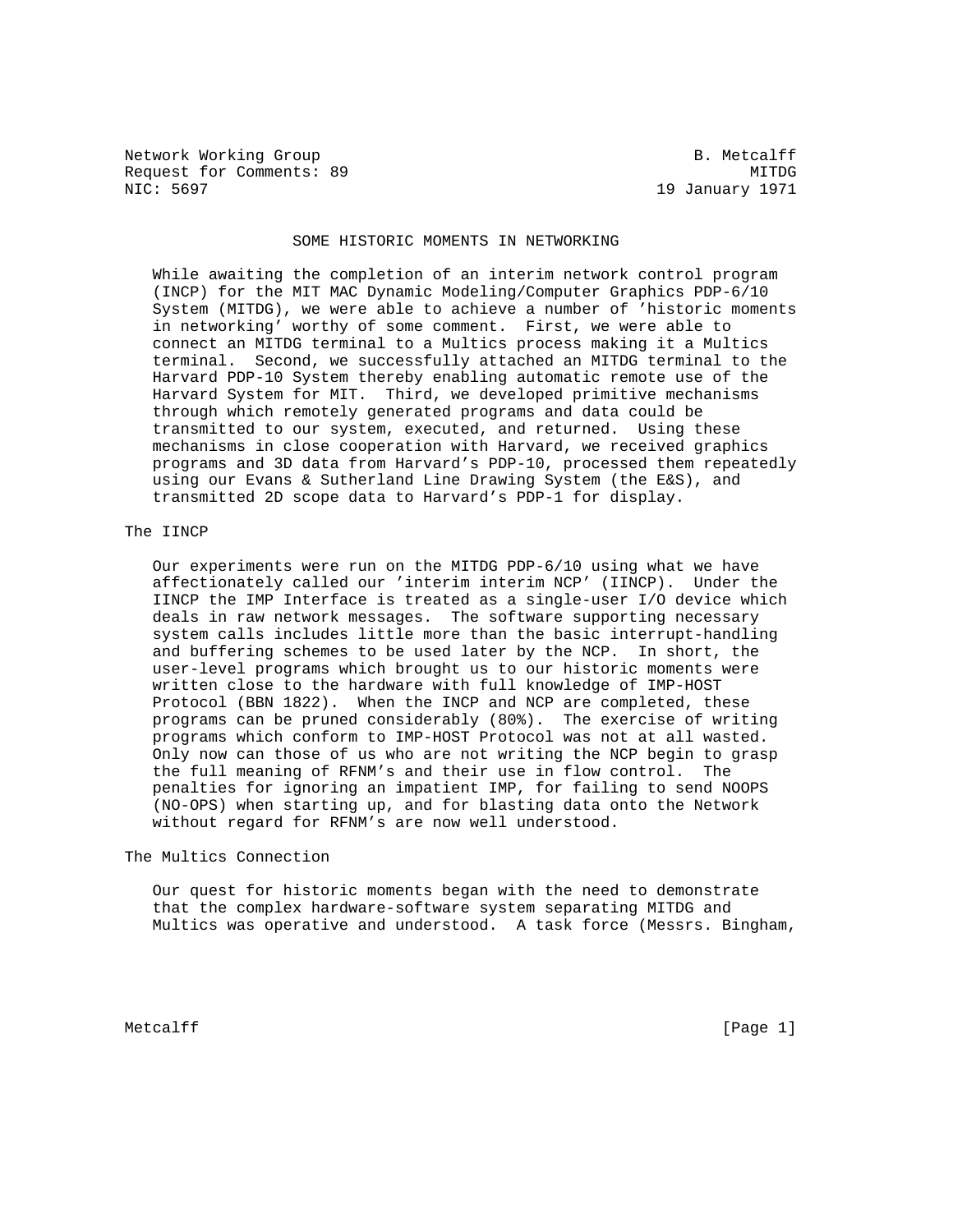Brodie, Knight, Metcalfe, Meyer, Padlipsky and Skinner) was commissioned to establish a 'polite conversation' between a Multics terminal and an MITDG terminal.

 It was agreed that messages would be what we call 'network ASCII messages': 7-bit ASCII characters right-adjusted in 8-bit fields having the most significant bit set, marking, and padding. In that Multics is presently predisposed toward line-oriented half-duplex terminals, it was decided that all transmissions would end with the Multics EOL character (ASCII <LINE FEED>). To avoid duplicating much of the INCP in our experiment, the PDP-10 side of the connection was freed by convention from arbitrary bit-stream concatenation requirements and was permitted to associate logical message boundaries with network message boundaries (sic). The 'polite conversation' was thus established and successful.

 Multics, then, connected the conversation to its command processor and the PDP-10 terminal suddenly became a Multics terminal. But, not quite:

 First, in the resulting MITDG-Multics connection there was no provision for a remote QUIT, which in Multics is not an ASCII character. This is a problem for Multics. It would seem that an ASCII character or the network's own interrupt control message could be given QUIT significance.

 Second, our initial driver program did not provide for RUBOUT. Because the Multics network input stream bypassed the typewriter device interface module (TTYDIM), line canonicalization was not performed. In a more elegant implementation, line canonicalization could be done at Multics, providing the type-in editing conventions familiar to Multics users. We fixed this problem hastily by having our driver program do local RUBOUT editing during line assembly, thus providing type-in editing conventions familiar to MITDG users. It is clearly possible to do both local type-in editing and distant-host type-in editing.

 Third, we found that because of the manner in which our type-in entered the Multics system under the current network interface (i.e. not through TTYDIM), our remotely controlled processes were classified 'non-interactive' and thus fell to the bottom of Multics queues giving us slow response. This problem can be easily fixed.

The Harvard Connection

 Connecting MITDG terminals to Multics proved to be easy in that the character-oriented MITDG system easily assembled lines for the Multics line-oriented system. We (Messrs. Barker, Metcalfe) decided,

Metcalff [Page 2]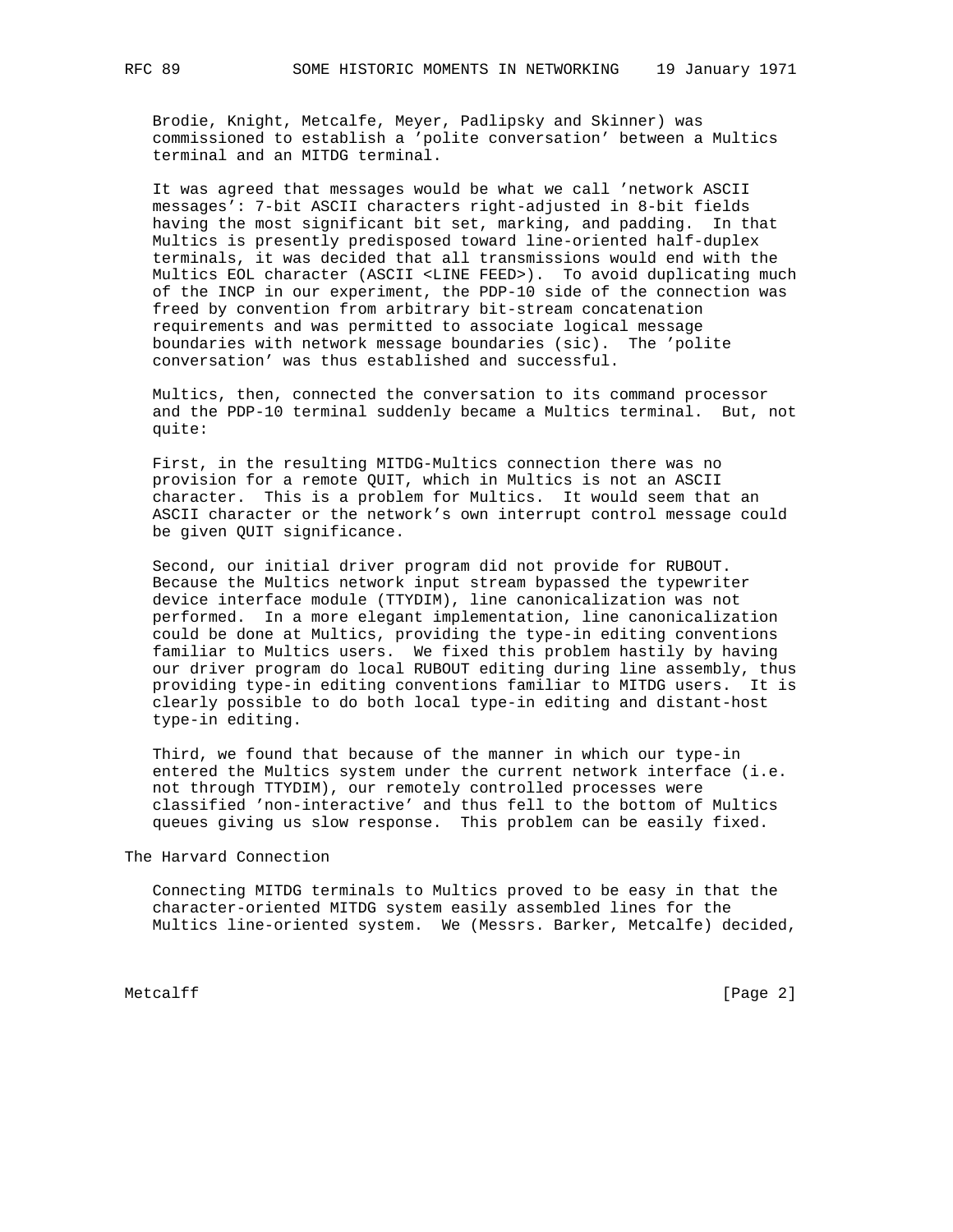therefore, that it would be worthwhile to connect the MITDG system to another character-oriented system, namely Harvard's PDP-10. This move was also motivated by MITDG's desire to learn more about Harvard's new language system via MITDG's own consoles.

 It was found that Harvard had already provided an ASCII network interface to their system which accepted IMP-Teletype style messages as standard. We quickly rigged up an IMP-Teletype message handler at MITDG and were immediately compatible and connected. But not quite:

 First, Harvard runs the Digital Equipment Corporation (DEC) time sharing system on their PDP-10 which has <control-C> as a QUIT character and <control-Z> as an end-of-file (EOF). MITDG runs the MAC Incompatible Time-sharing System (ITS) which has <control-Z> as a QUIT character and <control-C> as an EOF. This control character mismatch is convenient in the sense that typing <control-C> while connected to Harvard system through MITDG causes the right thing to happen - causes the execution of programs at Harvard to QUIT, as opposed to causing the driver program at MITDG to QUIT. If, however, a Harvard program were to require that an EOF be typed, typing <control-Z> would cause ITS to stop the driver program in its tracks, leaving the Harvard EOF wait unsatisfied and the MITDG-Harvard connection severed.

 Second, the Harvard system has temporarily implemented this remote network console interface feature using a DEC style pseudo-teletype (PTY). This device vis-a-vis the DEC system behaves as a half-duplex terminal which wakes up on a set of 'break characters' (e.g., return, altmode) affording us an opportunity for an interesting experiment. The use of DDT (Dynamic Debugging Tool) is thereby restricted (though not prevented) in that break characters must be scattered throughout a DDT interaction to bring the PTY to life to cause DDT to do the right thing. For example, to examine the contents of a core location one needs to type 'addr<altmode>' (address slash altmode) the altmode being only a call-to-action to the PTY. To alter the contents of the opened location, one must then type '<rub-out>contents<return>'; the <rub-out> character deletes the previous action <alt-mode>, the contents are stashed in the open address, and the <return> signals the close of the address and PTY wake-up. It would seem that DDT is a program that will separate the men form the boys in networking.

 Third, it was found that the response from the Harvard system at MITDG was seemingly as fast as could be expected from one of their own consoles. This fact is particularly exciting to those who don't have a feel for network transit times when it is pointed out that such response was generated through two time-sharing systems, three user level processes, and three IMPs, all connected in series.

Metcalff [Page 3]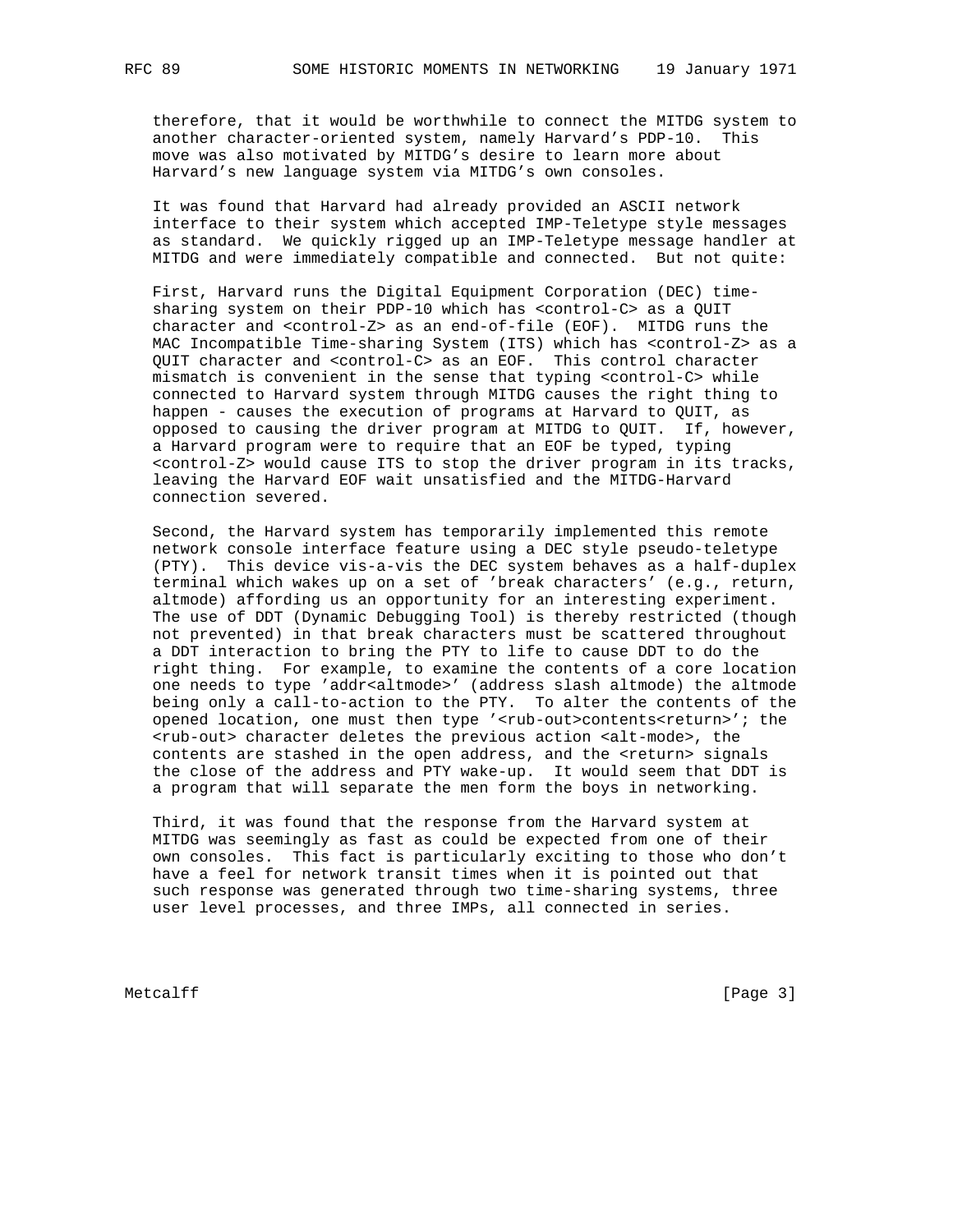## The Harvard-MIT Graphics Experiment

 At Harvard are a PDP-10 Time-sharing System and a graphics oriented PDP-1, both connected to Harvard's IMP. At MITDG are a PDP-6/10 Time-sharing System and an E&S Line Drawing System. It was felt (Messre. Barker, Cohen, McQuillan, Metcalfe, and Taft) that the time had come to demonstrate that the network could make remote resource available - to give Harvard access to the E&S at MITDG via the network. The protocol for such use of the network was as follows: (1) MITDG starts its network monitor program listening. (2) Harvard starts its PDP-10 transmitting a core image containing an arbitrary PDP-10 program (with an embedded E&S program in this case). (3) MITDG receives the core image from Harvard and places it in its memory at the starting address specified, collecting messages and concatenating them appropriately. (There was no word-length mismatch problem.) (4) Upon collecting a complete image (word count sent first along with starting address), MITDG stashes its own return address in a specified location of the transmitted program's image and transfers control to another image location. (5) Upon getting control at MITDG, the transmitted program executes (in this case sets up and runs an E&S program) and before returning to the MITDG network monitor stashes in specified locations of its image the beginning and ending addresses of its result. (6) With control returned, the MITDG monitor program then transmits the results to a listening host which makes good use of them (in this case a PDP-1 which displays them). (7) Then the MITDG program either terminates, returns control back to the image (as in this case), or waits for more data and/or program. The protocol was implemented in the hosts and used to run a Harvard-assembled version of the E&S Aircraft Carrier Program (written originally by Harvard's Prof. Cohen) at MITDG and to display the resulting dynamic display on Harvard's PDP-1 driven DEC scopes. The Carrier Program was 'flown' from MITDG and the changing views thus generated appeared both at MITDG and Harvard. The picture was observed to change (being transmission limited) on the order of twice each second (perhaps less often). But all was not rosey:

 First, it was observed that during the experiment prompting messages to the IMP-Teletypes were often garbled. Most of the garbling can be attributed to the ASR-33 itself, some cannot. There were no errors detected during data transmissions not involving the IMP-Teletypes.

 Second, during attempts to fly the Carrier from Harvard, we stumbled across a yet undiagnosed intermittent malfunction of (presumably) the MITDG hardware and/or software which caused our network connection to be totally shut down by the system during bi-directional transmission. This problem is currently under investigation.

Metcalff [Page 4] [Page 4]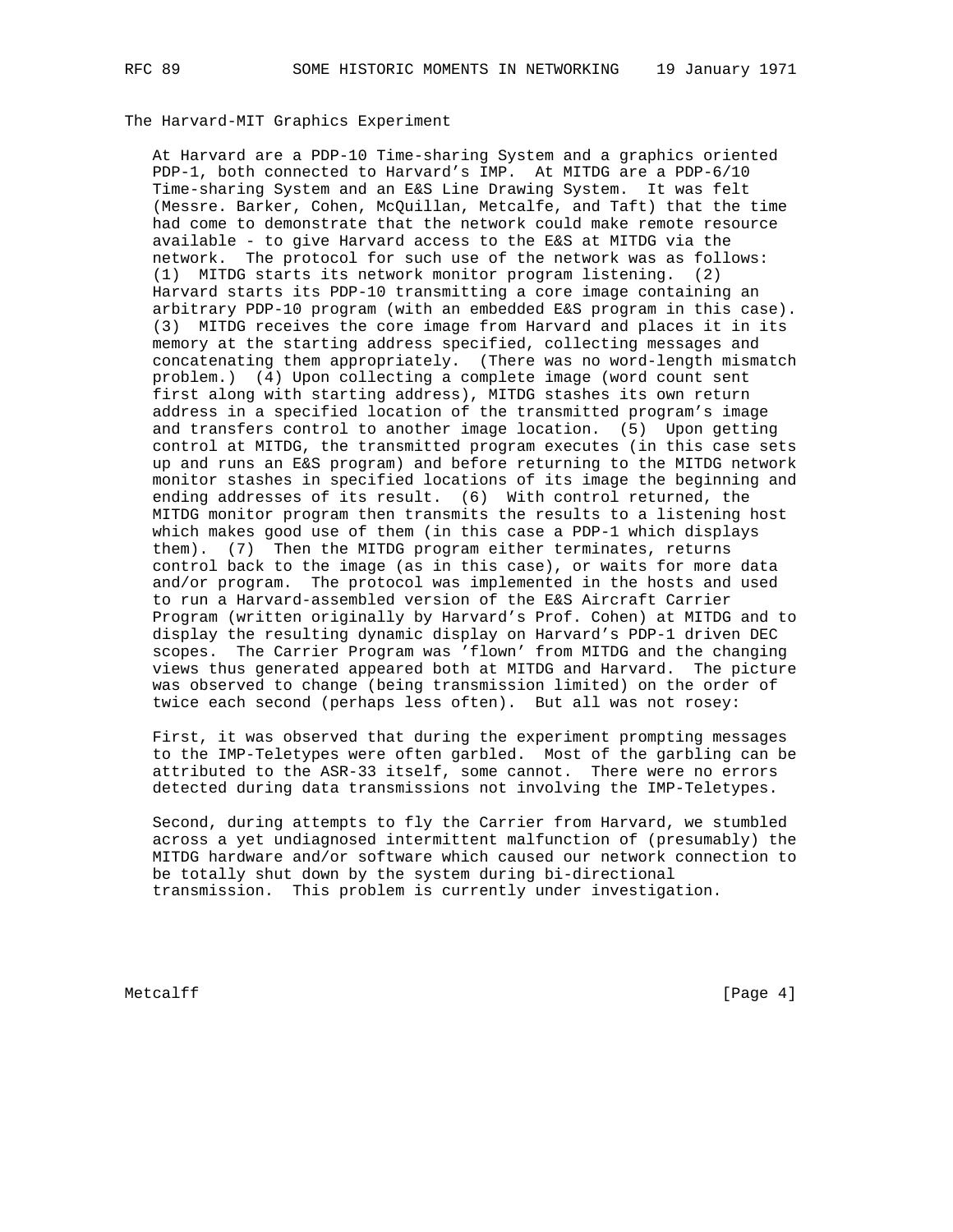Third, the response of the total system was slow compared to that required to do real-time dynamic graphics. One would expect that if this limitation is to be overcome, higher bandwidth transmission lines, faster host response to network messages, and/or perhaps a message priority system will be required.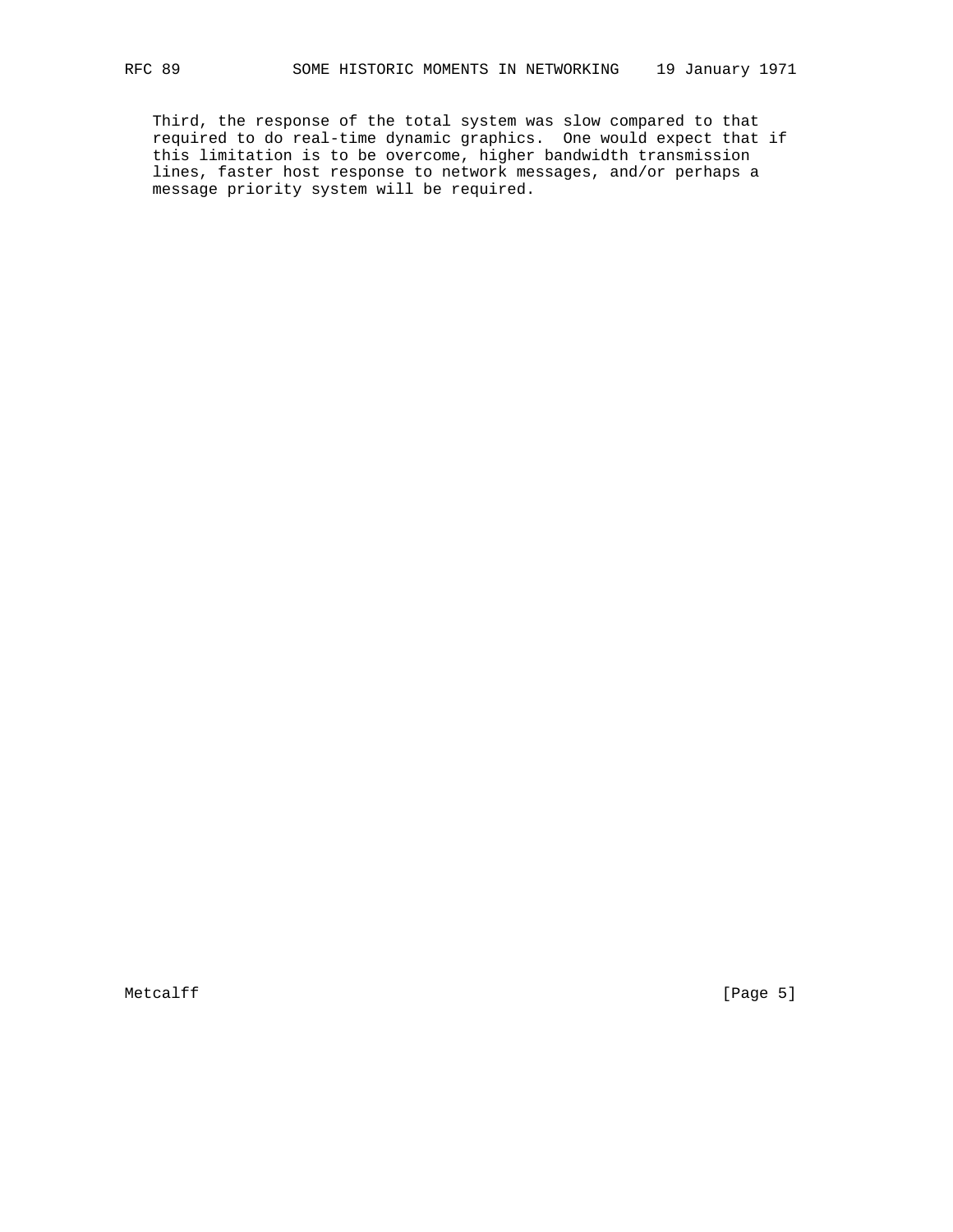```
36-Bit Words Transmitted
From Harvard's PDP-10 to
MITDG's PDP-10
                +---------------+---------------+ Image control
                | -count | origin-1 | word.
                +---------------+---------------|-
      Image: | start address of results | | Filled in by
       +-------------------------------+ -Harvard's
              | end address of results | | program during
       +-------------------------------+- its execution.
               Image+2: | ---------unused----------- | +-- -+
       +-------------------------------+ |Filled in |
                   \frac{1}{2} program stop address | <-| by MITDG
 +-------------------------------+ |for return |
Image+4: | program start address | |of control.|
 +-------------------------------+ +-- --+
     Image+5: +-------------------------------+
Image control word
and image arrive in | |
network size buffers
which are stripped of
marking and padding
and concatenated.
                +-------------------------------+
36-Bit Words Transmitted
From MITDG's PDP-10 to
Harvard's PDP-1
                 +---------------+---------------+
                            | | count |
                 +---------------+---------------+
First word of results | |
Specified in Image+0.
                    results
 | |
 | |
 | |
 | |
 | |
 | |
Last word of results
specified in Image+1. | |
                   +-------------------------------+
```
Metcalff [Page 6]